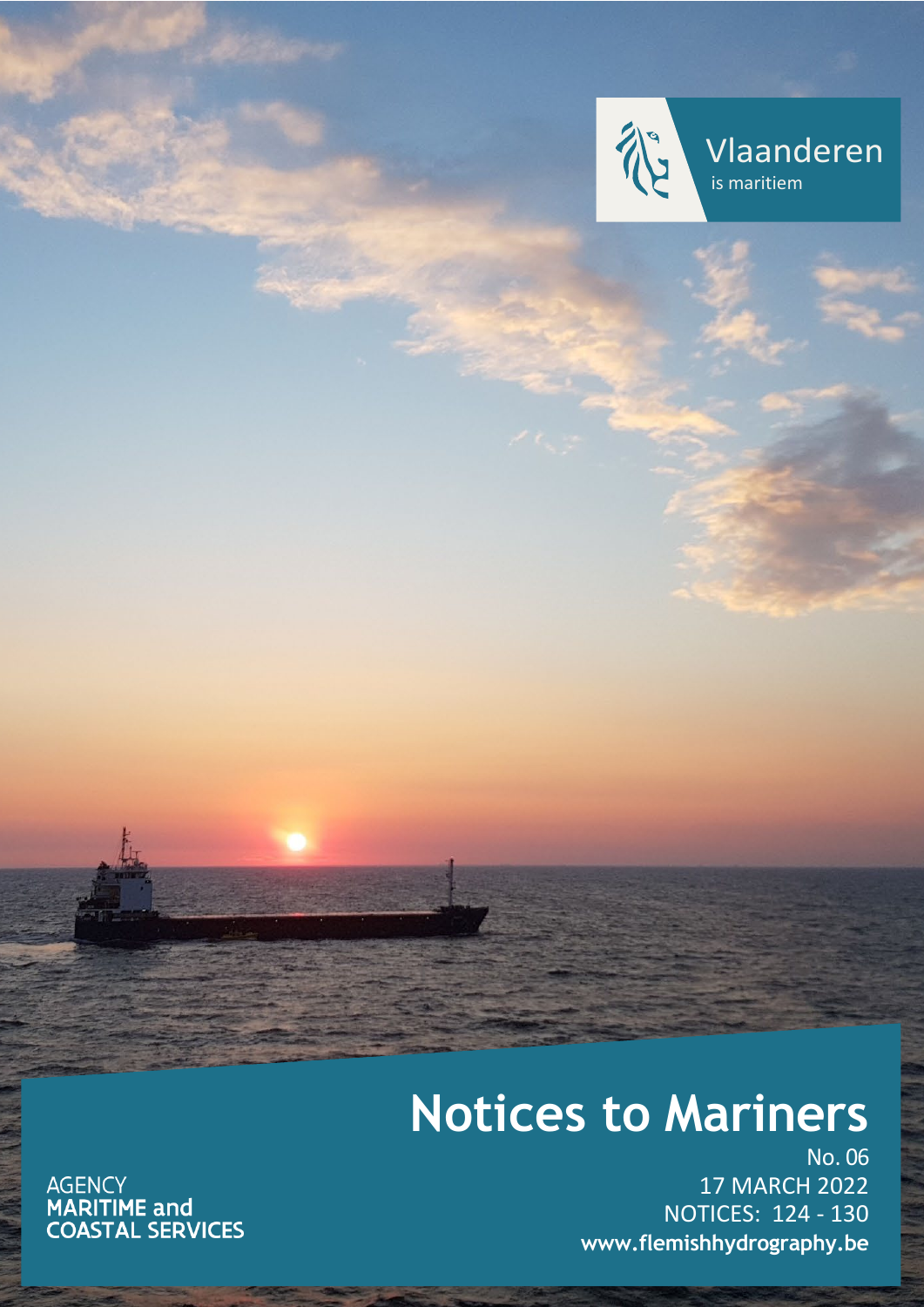Published by: Administrator General Nathalie Balcaen IAA Maritime and Coastal Services (MSC) Brussels 2022

© Flemish Government

Compiled by: Coastal Division - Flemish Hydrography Vrijhavenstraat 3 8400 Ostend Belgium

Reproduction of data from this publication is allowed provided the full acknowledgment is displayed: "MSC – Coastal Division – Flemish Hydrography".

© Photography: MSC - William De Vlaminck Design: Printing Office Lowyck Ostend

**This is a free translation of the official "Berichten aan Zeevarenden, nr. 06 jaargang 2022" In case of dispute the Dutch text is the only valid copy.**

General guidelines concerning the use of the Belgian NtM are described in the annual edition no. 01 of the Belgian Notices to Mariners.

Positions are given in the reference system World Geodetic System 84 (WGS84). Incorrect interpretation of the reference system can lead to errors in the position of several hundred of metres.

Depths (in metres): are reduced to Lowest Astronomical Tide (LAT) for tidal areas and to local dock datum for non-tidal areas.

Heights (in metres): drying heights are above LAT. Vertical clearance is above Mean High Water Spring (MHWS). Other heights are above Mean Sea Level (MSL). Heights for non-tidal areas are above local dock datum.

Directions, bearings, leading lines and light sectors (in degrees) are true reckoned from seawards.



The Coastal Division is ISO9001 and ISO14001 certified (version 2015).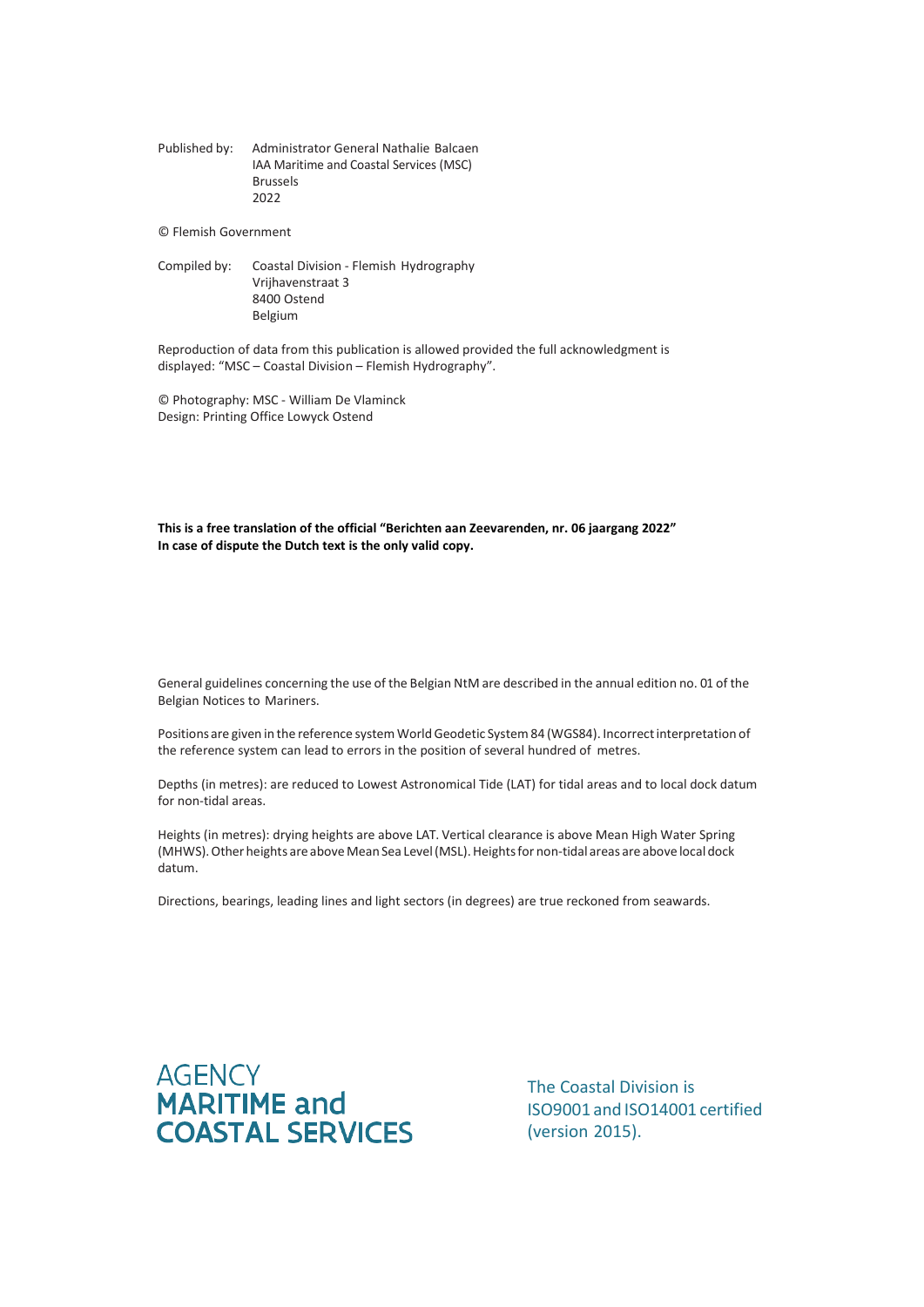## **GENERAL NOTICES**

# **2022-06/124 GENERAL NOTICES - NTM 1**

Ref.: NtM 2022-1/24

On 01 April 2022, the Joint Notification 01-2022 comes into force. The Joint Notification 08-2011 will be cancelled at this moment.

Change:

- paragraph 1 into:

The fairways in the management area of the Common Nautical Authority (GNA) are, by the Joint Notification 01- 2022, classified into fairways, main fairways and secondary fairways as follows:

- the text below Article 1. Fairways into:

The parts of the shipping waters marked as fairways by means of buoyage and beaconing in the area where the Police and Shipping regulations for the Belgian territorial sea, coastal harbours and beaches and the Dutch Shipping Regulations for the Territorial Sea apply, are:

- the Vaargeul 1;

- the Scheur;

- the Belgian part of the Wielingen;

- the Westpit.

Insert:

- after Article 4:

Explanation:

Article 2, Main fairways, should be seen in conjunction with the Joint Notification 'Limits parallel routes along the main fairway'. In accordance with the provisions of this Joint Notification, these parallel routes belong to the main fairway and are part of it.

Outside the management area of the GNB are the following relevant channels in the area where the Police and Shipping Regulations for het Belgian territorial sea, coastal ports and beaches apply:

- Pas van het Zand

- Aanloop Oostende

The limits of these channels are marked by buoyage and beaconing.

Source: GNA Bass 030-2022, GB 01-2022

# **2022-06/125 GENERAL NOTICES - NTM 1**

Ref.: NtM 2022-1/26

Change: - 2.1.10. Anchor area Marlemon in: see attachment

Source: GNA Bass 023-2022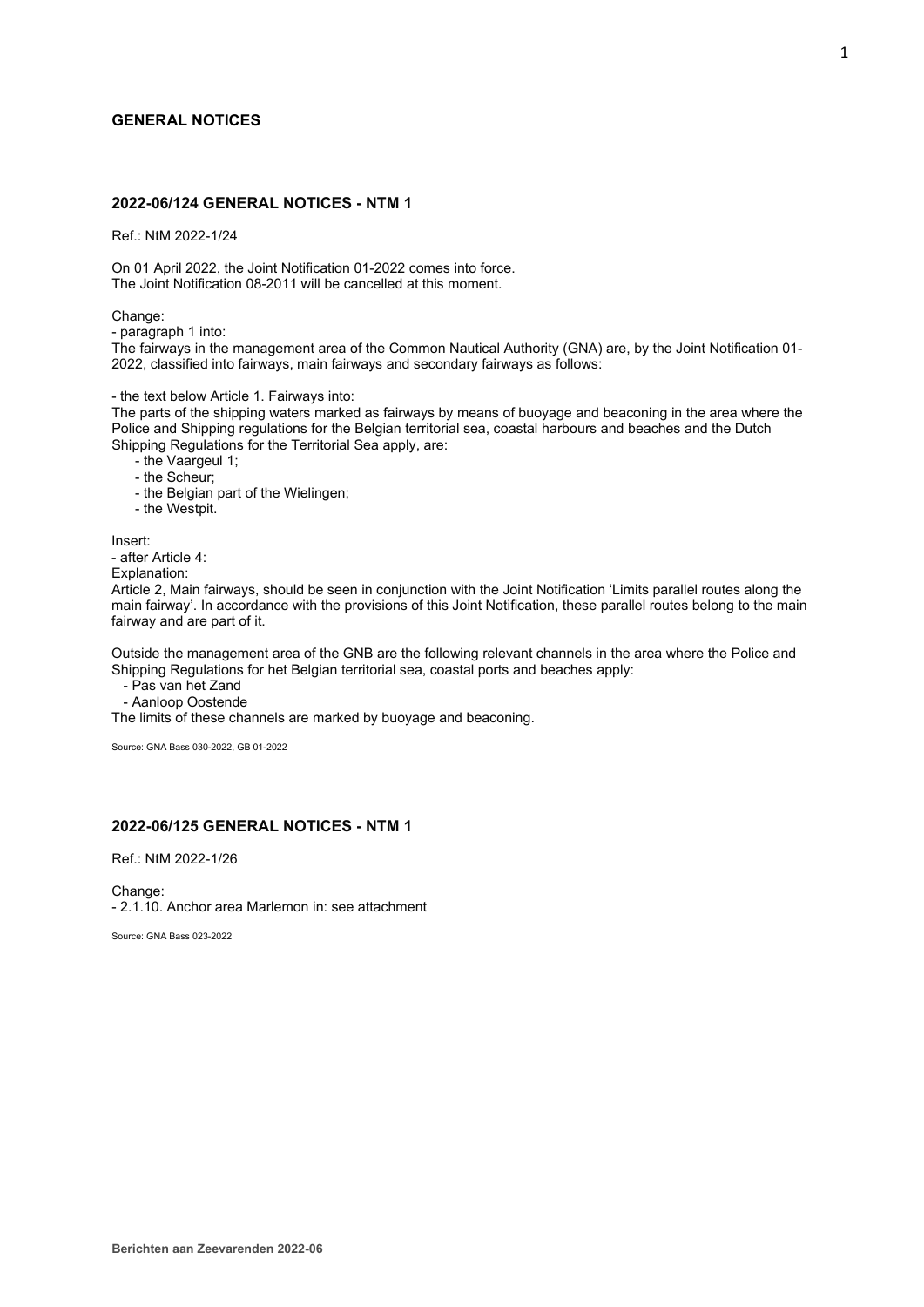## **BELGIUM**

# **2022-06/126 COASTAL ROUTE - DE PANNE-OOSTENDE - BUOY**

**Charts:** 102 (INT 1480), D11, 107/1, 107/2

102 (INT 1480), 107/1, 107/2 Change: - Buoy SYM-2 in position 51°11,12'N 002°39,99'E into SYM-N, north cardinal pillar, Q

D11 Insert: - Buoy SYM-N, north cardinal pillar, Q in position 51°11,12'N 002°39,99'E

Source: MRCC MSI 205/22

# **2022-06/127 COASTAL ROUTE - OOSTENDE-ZEEBRUGGE - LIGHT**

**Charts:** 101 (INT 1474), 102 (INT 1480), D11, 107/3 **List of Lights**

Change: - Fl.G.4s at buoy OostendeBk-E (LL nat. no. 0272) in position 51°17,35'N 002°51,92'E into Fl(4)G.20s

Source: MDK - DAB Loodswezen

# **2022-06/128(T) COASTAL ROUTE - OOSTENDE-ZEEBRUGGE - BUOY**

**Charts:** 101 (INT 1474), 102 (INT 1480), D11, 107/3, 107/4

Insert: - Buoy DM1, north cardinal pillar, Q in position 51°16,44'N 002°59,30'E

Source: MRCC MSI 199/22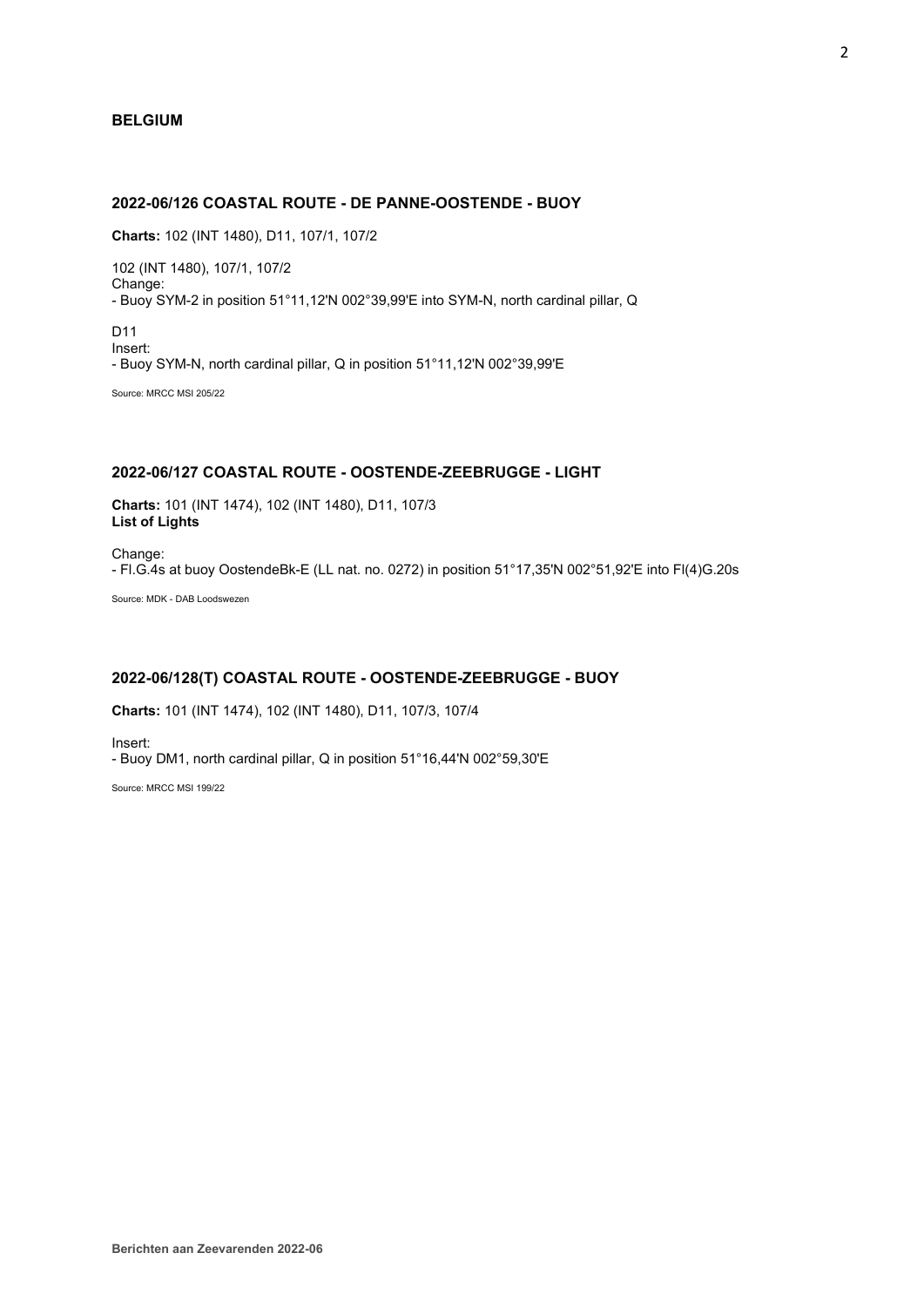## **THE NETHERLANDS**

# **2022-06/129 WESTERSCHELDE - WALSOORDEN-VALKENISSE - BUOYS**

**Charts:** 104/07

Move:

- Buoy SVV-C from position 51°22,58'N 004°05,56'E to position 51°22,57'N 004°05,54'E

- Buoy SVV-D from position 51°22,44'N 004°05,69'E to position 51°22,44'N 004°05,65'E

Source: GNA Bass 027-2022

# **2022-06/130 WESTERSCHELDE - VALKENISSE-SAEFTINGE - BUOYS - ANCHORAGE AREA**

**Charts:** 104/06, 104/07, 106 (INT 1478) **List of Lights**

Delete:

- Border anchorage area Marlemon between the buoys MA 5/MA 3/MA 1/NvB\_MA

Move:

- Buoy MA 1 (LL nat. no. 0856.2) from position 51°22,59'N 004°09,44'E to position 51°22,56'N 004°09,51'E
- Buoy MA 3 from position 51°22,73'N 004°09,81'E to position 51°22,71'N 004°09,85'E

Insert:

- Buoy F 65, yellow spar, St Andrew's cross as topmark in position 51°22,03'N 004°07,07'E
- Buoy F 65A, yellow spar, in position 51°22,12'N 004°08,19'E
- Buoy F 67, yellow spar, in position 51°22,24'N 004°08,68'E
- Buoy F 69, yellow spar, in position 51°22,39'N 004°09,12'E
- Buoy 69A, green spar, Iso.G.4s in position 51°22,62'N 004°09,42'E
- Border anchorage area Marlemon between the buoys MA 5/MA 3/MA 1/69A/NvB-MA

Source: GNA Bass 023-2022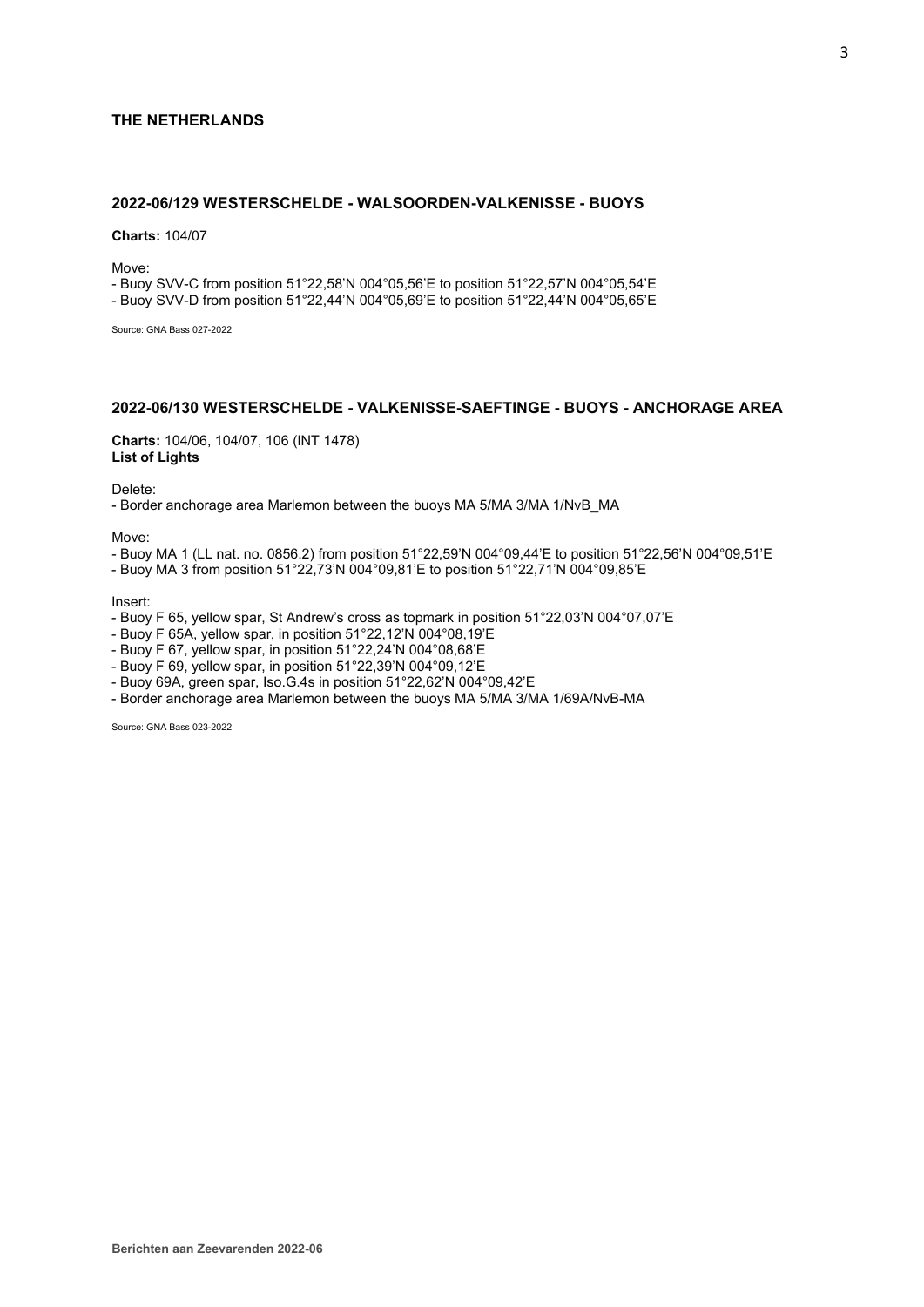## **MARITIME SAFETY INFORMATION (MSI) in force**

## **LB > 21/043 APPROACH BLANKENBERGE**

TEMPORARY EASTERN HARBOR LIGHT INSTALLED IN BLANKENBERGE THE LIGHT WAS INSTALLED ON A 2M HIGH POLE HAS A RANGE OF 3NM

#### **MSI > 22/116 BE EEZ**

HYDROGRAPHICAL INSTRUMENTS ESTABLISHED IN POS 51-23,40 N 002-26,07 E NOT MARKED SHIPPING IS REQUESTED TO PASS AT A SAFE DISTANCE

#### **MSI > 22/122 BE EEZ**

HYDROGRAPHICAL INSTRUMENT ESTABLISHED IN POS 51-23,40 N 002-26,01 E NOT MARKED SHIPPING IS REQUESTED TO PASS AT A SAFE DISTANCE

## **MSI > 22/162 OOSTENDE-ZEEBRUGGE**

SHALLOW PATCHES REPORTED IN THE HARBOR ENTRANCE OF BLANKENBERGE DRY FALLING PART IN THE APPROACH AND THE HARBOUR ENTRANCE OF BLANKENBERGE SHIPPING IS REQUESTED TO NAVIGATE WITH EXTREME CAUTION

### **MSI > 22/186 PORT OF NIEUWPOORT**

HARBOUR NIEUWPOORT WORK IN PROGRESS BETWEEN PIER DURING WORK HOURS PASSAGE WIDTH IS LIMITED TO MIN. 14 METERS AND TEMPORARY BLOCKAGE IS POSSIBLE WORKINGVESSELS AND DREDGERS BETWEEN PIER ARE LISTENING OUT ON VHF CHANNEL 17

## **MSI > 22/198 TSS-WESTHINDER**

LIGHTBUOY KBK, 51-21.04 N 002-42.22 E RACON: INACTIVE

## **MSI > 22/200 COASTAL ROUTE**

UNDERWATERPIPELINE ESTABLISHED BETWEEN BEACH AND 51° 13,38 N 002° 51,66 E MARKED WITH NORTHCARDINAL BUOY 'JDN' UNDERWATERPIPELINE ESTABLISHED BETWEEN BEACH AND POS 51° 07.12 N 002° 36.00 E MARKED WITH NORTCARDINAL BUOY 'DC1' UNDERWATERPIPELINE ESTABLISHED BETWEEN BEACH AND POS 51° 16.21 N 002° 59.53 E MARKED WITH NORTCARDINAL BUOY 'DM1' SHIPPING IS REQUESTED NOT TO ANCHOR NOR TO FISH ABOVE THIS PIPELINE

## **MSI > 22/207 BE EEZ**

BOTTOM SURVEY BY M/V GEO OCEAN IV ON 12 03 2022 FROM 2300 UTC SURVEY AREA BETWEEN COORDINATES 51-29,00 N 002-33,50 E 51-32,80 N 002-24,60 E 51-26,00 N 002-17,00 E 51-21,50 N 002- 19,80 E 51-22,50 N 002-26,50 E SHIPPING IS REQUESTED TO PASS AT A SAFE DISTANCE GEO OCEAN IV IS LISTENING ON CHAN 16 AND 60

## **MSI > 22/208 SCHEUR**

MOW 0 MEASURING POLE, 51-23.67 N 003-02.75 E RACON: INACTIVE

## **MSI > 22/209 WIELINGEN**

MOW 3 MEASURING POLE, 51-23.38 N 003-11.92 E RACON: INACTIVE

## **MSI > 22/211 DE PANNE-OOSTENDE**

CABLE LAYING OPERATIONS BY M/V ELEKTRON FROM 11 UNTIL 30 MARCH 2022 BETWEEN FOLLOWING COORDINATES : 51-20,82N 002-46,22E 51-13,51N 002-53,88E SHIPPING IS REQUESTED TO PASS AT A SAFE DISTANCE OF 1000M THIS INVOLVES A MESSENGERLINE FROM M/V ELECTRON TO THE BEACH SOUTHERLY PASSAGE STRICTLEY FORBIDDEN M/V ELEKTRON IS LISTENING ON CHAN 16 AND 65